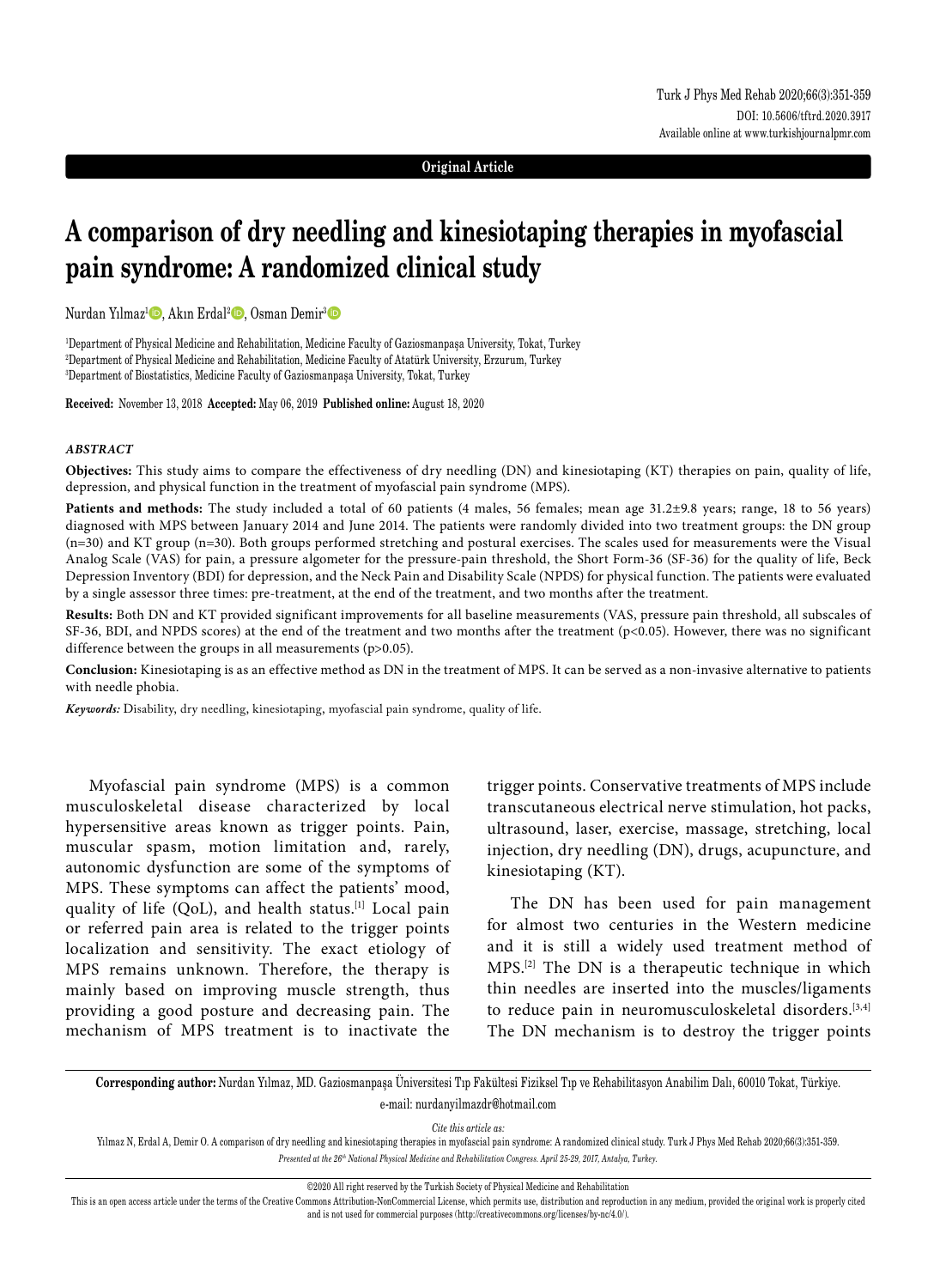mechanically without using any medication and to relieve pain.[3]

Recently, KT has become an increasingly popular treatment technique, particularly in sports injuries and many other musculoskeletal conditions. This method was originally developed by Dr. Kenzo Kase, a certified chiropractor.[5] It is an alternative taping method to the classic taping and, contrary to the classic taping, it does not restrict movement and improves the muscle performance, blood and lymphatic flow with pain relief and improved functional support.<sup>[6,7]</sup> The activation of skin receptors causes tactile stimulation from the bandage application, increasing the interstitial space.<sup>[7]</sup> As a result of the gate control mechanism, pain decreases by an increased afferent feedback system in the skin. Although there are many studies about the effect of KT on sports injuries, there is a limited number of data regarding its effectiveness in MPS.[8-10]

Considering the high prevalence of MPS and lack of a consensus regarding the most optimal treatment method, we hypothesized that both DN and KT would have short and also long-term therapeutic effects; however, the expected benefit from the DN group might be significantly higher.<sup>[1]</sup> Therefore, in this study, we aimed to compare DN and KT therapies in the treatment of MPS. Our primary objective was to investigate whether DN showed a better effect than KT on pain and physical function. Our secondary objective was to compare the effectiveness of DN and KT on the QoL and emotional state.

## **PATIENTS AND METHODS**

The prospective, randomized clinical study was conducted at Department of Physical Medicine and Rehabilitation of Medicine Faculty of Atatürk University between January 2014 and June 2014. A total of 60 patients (4 males, 56 females; mean age 31.2±9.8 years; range, 18 to 56 years) who were clinically diagnosed with MPS were included. The clinical diagnosis of MPS was based on the criteria by Travell and Simons (five major and at least one minor criteria are required for the diagnosis). $[11]$ *Inclusion criteria were as follows:* having at least one active trigger point in the upper thoracic and cervical regions, age between 18 and 60 years, and a symptom duration of at least three months. *Exclusion criteria were as follows:* having cervical disc lesions, diagnosis of fibromyalgia syndrome, radiculopathy or myelopathy, trigger point injection within the past one month, neurological and inflammatory diseases, mental or psychotic diseases, malignancies, any allergic skin diseases (including metal allergy),



#### **Figure 1.** Study flowchart.

MPS: Myofascial pain syndrome; VAS: Visual Analog Scale; PPT: Pressure-pain threshold; SF-36: Short Form-36; BDI: Beck Depression Inventory; NPDS: Neck Pain and Disability Scale.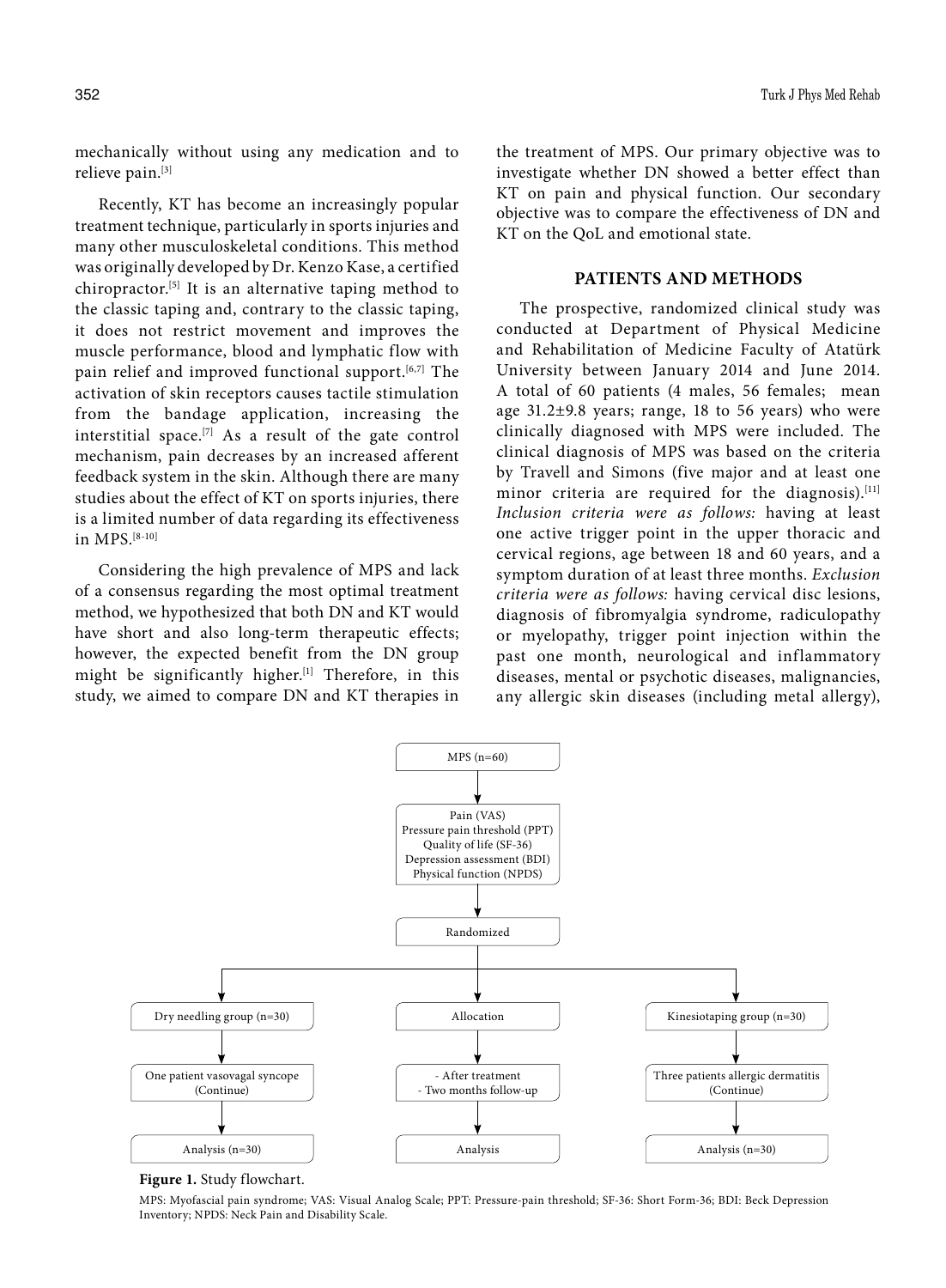

severe cardiopulmonary problems, pregnancy, or a history of neck/shoulder surgery. The study flowchart is shown in Figure 1. A written informed consent was obtained from each patient. The study protocol was approved by the Medicine Faculty of Atatürk University Ethics Committee (No. 2013-6). The study was conducted in accordance with the principles of the Declaration of Helsinki.[12]

# **Randomization**

The patients were randomly divided into two treatment groups as  $DN$  (n=30) and  $KT$  (n=30). Randomization was done according to the order of admission to our outpatient clinic. We used the Visual Analog Scale (VAS) for pain, a pressure algometer for the pressure-pain threshold (PPT), Short Form-36 (SF-36) for the QoL, the Beck Depression Inventory (BDI) for the assessment of depressive symptoms, and the Neck Pain and Disability Scale (NPDS) for the physical function.

Group 1 were treated with DN (n=30). The patients of the DN group were carefully examined, and their two most painful trigger points received DN. To identify trigger points, taut bands were examined Figure 2. Dry needling technique of the trapezius muscle. and the most painful area causing referred pain in



**Figure 3. (a)** Kinesiotaping technique of trapezius muscle. **(b)** Kinesiotaping technique of levator scapula muscle.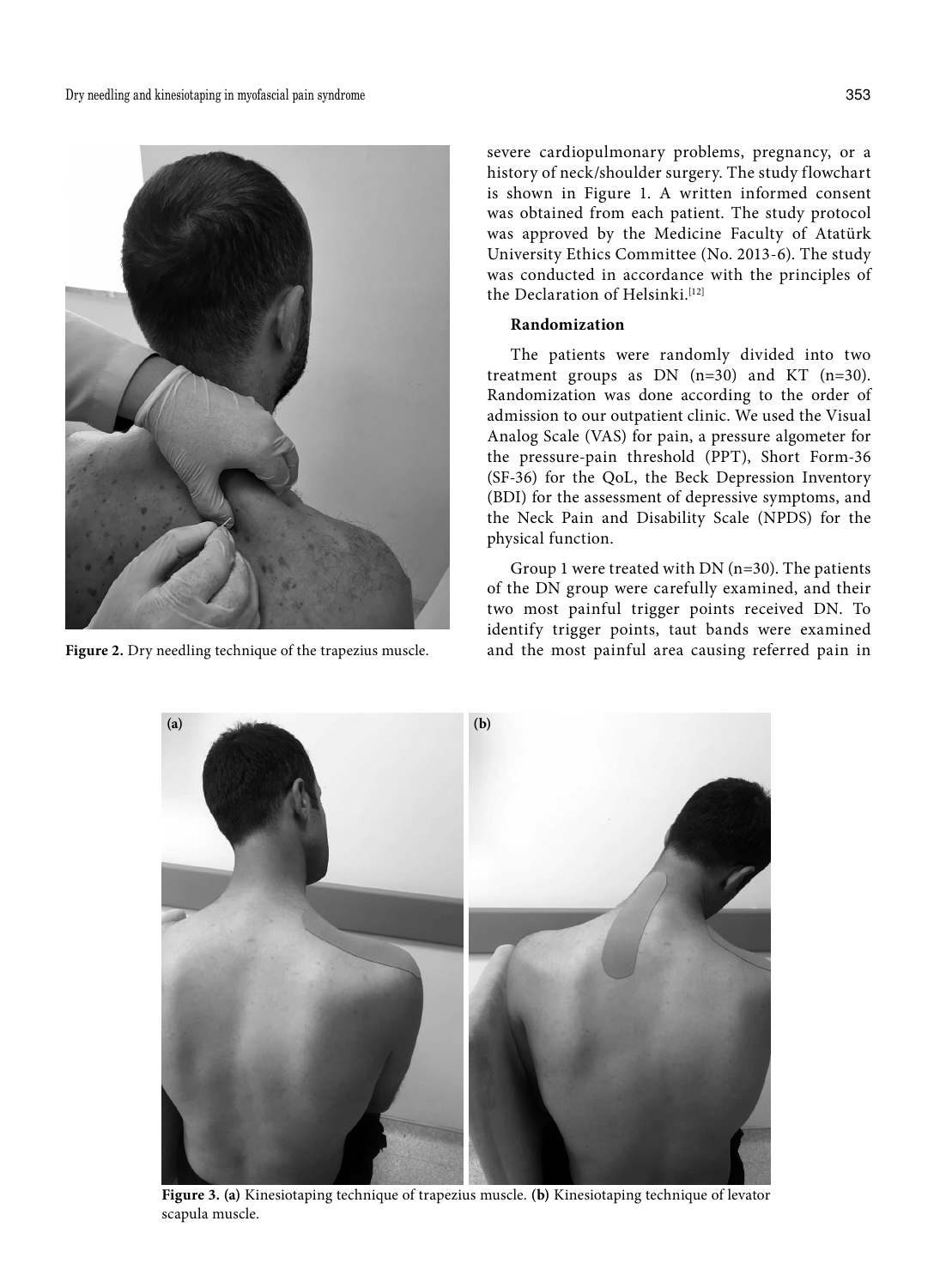a familiar pattern received needling. Trigger points' dry needling process was performed by a three-year experienced physician in this field. We used a 0.25¥25 mm acupuncture needle and we applied DN three sessions with a five-day interval for a total of 15 days (Figure 2).

In Group 2, the patients were applied KT (Kinesio® Tex Gold, Kinesio Holding Corporation, Albuquerque NM, USA [2 inches  $\times$  103.3 ft]) and treated with three sessions with a five-day interval for a total of 15 days. We used the muscle inhibition technique. We applied KT to the upper part of the trapezius and levator scapula muscles (Figure 3a, b).

Both groups were given a home-based exercise program including stretching and posture exercises (three intervals with 10 repetitions daily) for a total of two weeks. Non-steroidal anti-inflammatory drugs or other analgesics were not allowed during the treatment process.

## **Assessment tools**

The VAS (10 cm straight-line with the end points defining extreme limits such as 'no pain' and 'the worst possible pain') was used for the pain assessment. The PPT on trigger points was measured with a pressure algometer (BASELINE trademark) that can be measured in kilograms (kg) and libres (Lb). The measurements were repeated three times, and the mean average score was recorded.

The QoL was assessed via SF-36. The SF-36 consists of 36 items questioning the patient's perception of QoL in the following eight domains: physical function, role limitations due to physical problems (role physical), bodily pain, general health, vitality, social functioning, role limitations due to emotional problems (role emotional), and mental health. Subscale scores range from 0 to 100, with 100 as the most positive QoL in that area and 0 is the least; this scale has been validated in Turkish.[13]

Depressive symptoms of the individuals were evaluated by the Turkish version of BDI which was found valid and reliable. The BDI is a 21-item selfadministered questionnaire with high scores reflecting a greater severity of depressed mood (range: 0 to 63). Each question consists of four statements about a particular symptom of depression, which is used to measure increased severity of depression. The answer to each question is scored between 0 and 3. A 0 to 13 points indicate no depression, 14 to 24 points suggest moderate depression, and scores higher than 25 points show severe depression.<sup>[14]</sup>

Physical function was evaluated with the NPDS. The NPDS is a 20-item self-report questionnaire designed to understand how much neck pain affects one's ability to perform daily living activities. The total score ranges from 0 (no disability) to 100 (complete disability). We used the adapted Turkish version.[15]

Sociodemographic data and baseline VAS, PPT, SF-36, BDI, and NPDS scores were recorded. The same blinded assessor repeated the evaluations for the groups at the end of the treatment and two months after the treatment, twice in total.

### **Statistical analysis**

Study power and sample size calculation were performed using the G\*power version 3.1.2 software (Heinrich-Heine-Universität Düsseldorf, Düsseldorf, Germany). For the VAS considered as the primary, a total of 60 patients were needed including 30 patients in each group with 80% power, 5% type 1 error and an effect size of 0.30.

Statistical analysis was performed using the IBM SPSS version 19.0 software (IBM Corp., Armonk, NY, USA). Descriptive statistics for continuous variables were expressed in mean ± standard deviation (SD) and median (min-max), while the categorical variables were expressed in number and frequency. Data normality was assessed with the Shapiro-Wilk test of normality. Independent samples t-test was used to compare normally distributed data. The chi-square test was used for categorical variables. We used two-way mixed analysis of variance (ANOVA) for normally distributed repeated data. The Friedman and Mann-Whitney U test for nonnormally distributed repeated data. Bonferroni correction was used to keep type 1 error constant. A *p* value of <0.05 was considered statistically significant.

## **RESULTS**

Of a total of 60 patients, all completed the study. Only one patient from the DN group had vasovagal syncope and three patients from the KT group had allergic dermatitis due to the therapy; however, they all completed the therapies. There was no significant difference in the sex, age, body mass index, and symptom duration between the groups (p>0.05). Baseline sociodemographic characteristics of the patients are shown in Table 1.

Both DN and KT demonstrated statistically significant improvements with VAS (p<0.001), PPT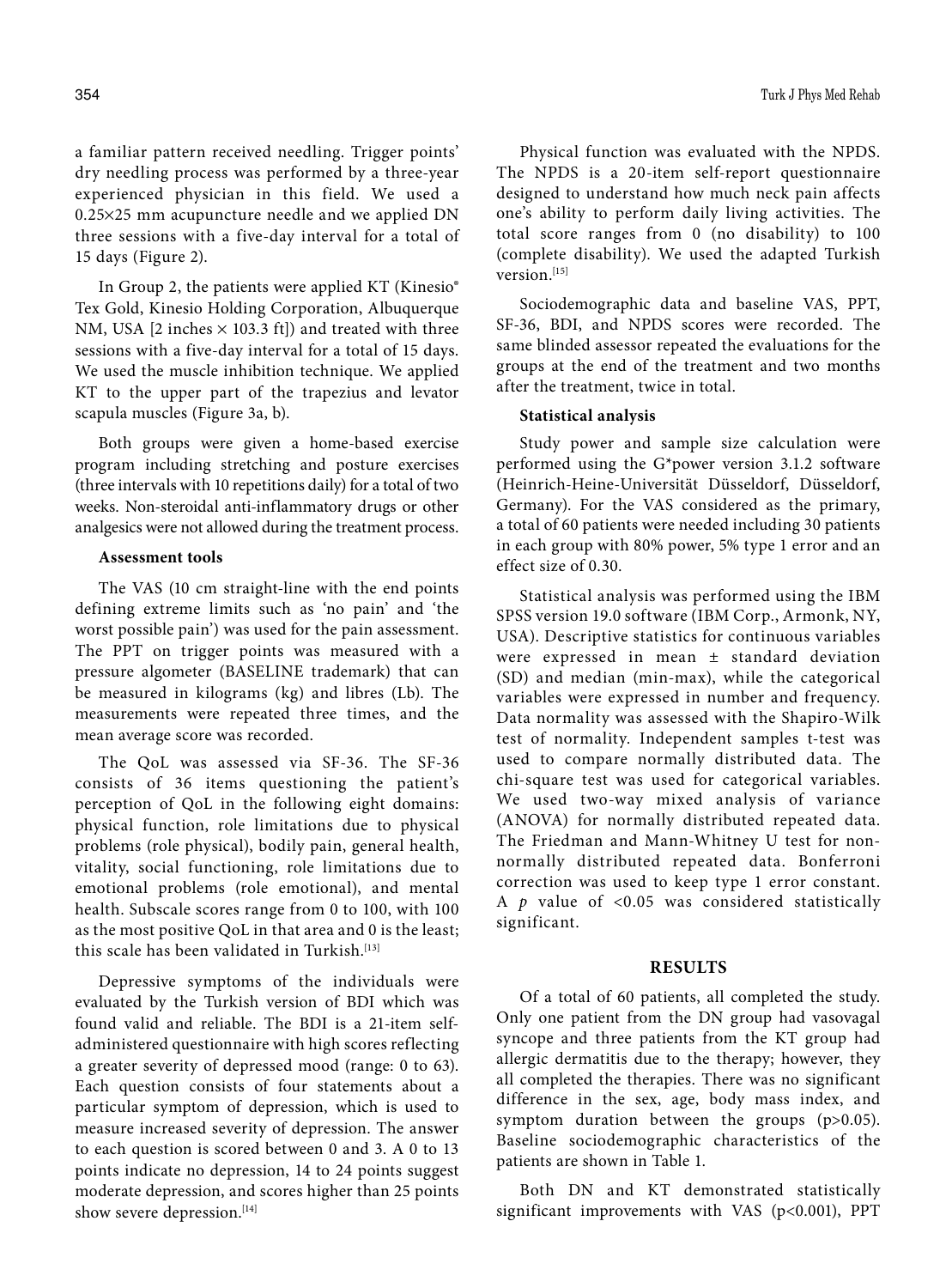|                                                                                                                                                     |                 |                          |                             |        |                 |                     | TABLE <sub>1</sub>               | Baseline sociodemographic characteristics of the patients |                 |           |                 |                          |              |        |           |           |
|-----------------------------------------------------------------------------------------------------------------------------------------------------|-----------------|--------------------------|-----------------------------|--------|-----------------|---------------------|----------------------------------|-----------------------------------------------------------|-----------------|-----------|-----------------|--------------------------|--------------|--------|-----------|-----------|
|                                                                                                                                                     |                 |                          |                             |        | Groups          |                     |                                  |                                                           |                 |           |                 |                          |              |        |           |           |
|                                                                                                                                                     |                 |                          | $Dry$ needling Group (n=30) |        |                 |                     |                                  | Kinesiotaping Group (n=30)                                |                 |           |                 |                          | Total        |        |           |           |
|                                                                                                                                                     | n               | ℅                        | Mean±SD                     | Median | iQR             | n                   | %                                | Mean±SD                                                   | Median          | IQR       | n               | ℅                        | Mean±SD      | Median | IQR       | p         |
| Age (year)                                                                                                                                          |                 |                          | $31.6 + 8.5$                |        |                 |                     |                                  | $30.9 \pm 11.1$                                           |                 |           |                 |                          | $31.2 + 9.8$ |        |           | 0.785     |
| Body mass index                                                                                                                                     |                 |                          | $24.2 \pm 5.5$              |        |                 |                     |                                  | $22.7 + 3.7$                                              |                 |           |                 |                          | $23.5 + 4.6$ |        |           | 0.329     |
| Symptom duration (month)                                                                                                                            |                 |                          |                             | 24     | $12 - 48$       |                     |                                  |                                                           | $\overline{12}$ | $12 - 48$ |                 |                          |              | 15     | $12 - 48$ | $0.567*$  |
| Sex                                                                                                                                                 |                 |                          |                             |        |                 |                     |                                  |                                                           |                 |           |                 |                          |              |        |           | $0.612**$ |
| Female<br>Male                                                                                                                                      | 29              | 96.7<br>3.3              |                             |        |                 | 27<br>$\tilde{\xi}$ | $\mathcal{S}$<br>$\overline{10}$ |                                                           |                 |           | 56              | 93.3<br>6.7              |              |        |           |           |
|                                                                                                                                                     |                 |                          |                             |        |                 |                     |                                  |                                                           |                 |           | 4               |                          |              |        |           |           |
| Education                                                                                                                                           |                 |                          |                             |        |                 |                     |                                  |                                                           |                 |           |                 |                          |              |        |           | $0.872**$ |
|                                                                                                                                                     | σ               |                          |                             |        | $\overline{10}$ | $\overline{a}$      |                                  |                                                           |                 |           | $\overline{a}$  |                          |              |        |           |           |
|                                                                                                                                                     |                 | $30$<br>$23.3$<br>$46.7$ |                             |        | $\sigma$        | $\infty$            |                                  |                                                           |                 |           | 15              | $31.7$<br>$25$<br>$43.3$ |              |        |           |           |
| Primary and secondary<br>High school<br>University                                                                                                  | 14              |                          |                             |        | $\overline{12}$ | 12                  |                                  |                                                           |                 |           | 26              |                          |              |        |           |           |
| Marital status                                                                                                                                      |                 |                          |                             |        |                 |                     |                                  |                                                           |                 |           |                 |                          |              |        |           | $0.297**$ |
| Married                                                                                                                                             | $\overline{1}$  | 63.3                     |                             |        |                 | $\overline{15}$     | 50                               |                                                           |                 |           | 34              | 56.7                     |              |        |           |           |
| Single                                                                                                                                              |                 | 36.7                     |                             |        |                 | 15                  | 50                               |                                                           |                 |           | 26              | 43.3                     |              |        |           |           |
| Occupation                                                                                                                                          |                 |                          |                             |        |                 |                     |                                  |                                                           |                 |           |                 |                          |              |        |           | $0.121**$ |
| Employee                                                                                                                                            | $\overline{2}$  | 40                       |                             |        |                 | 5                   | 16.7<br>33.3                     |                                                           |                 |           | $\overline{17}$ | 28.3<br>26.7             |              |        |           |           |
| Student                                                                                                                                             | $\circ$         | 20                       |                             |        |                 | $\Xi$               |                                  |                                                           |                 |           | $\overline{16}$ |                          |              |        |           |           |
| Housewife                                                                                                                                           | $\overline{12}$ | 40                       |                             |        |                 | 15                  | 50                               |                                                           |                 |           | 27              | 45                       |              |        |           |           |
| SD: Standard deviation; IQR: Interquartile range; Independent samples t test was used; * Mann Whitney U test was used; ** Chi-square test was used. |                 |                          |                             |        |                 |                     |                                  |                                                           |                 |           |                 |                          |              |        |           |           |

Dry needling and kinesiotaping in myofascial pain syndrome 355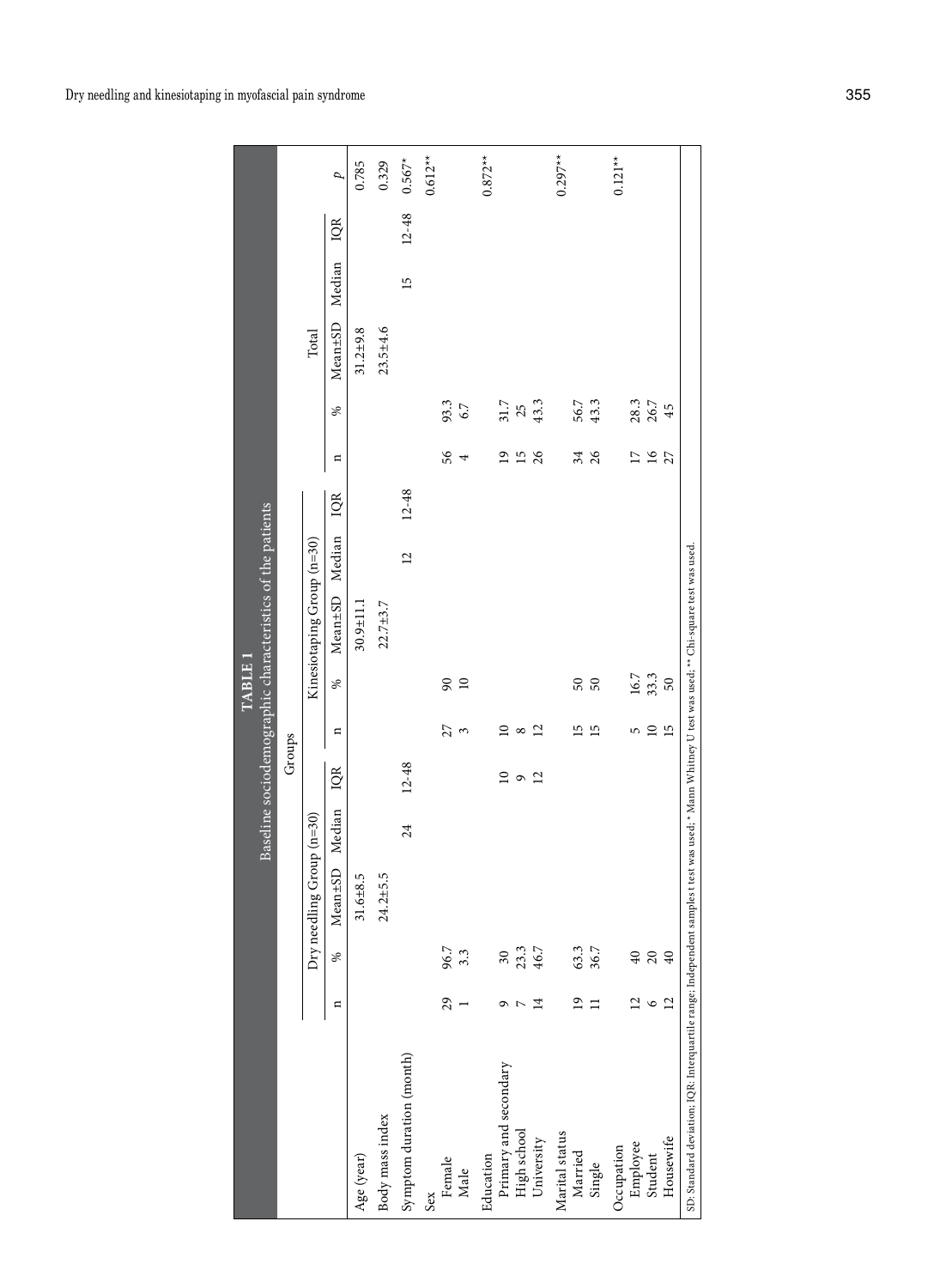| <b>TABLE 2</b><br>Pain, depression, and physical function assessments at baseline and after treatment |                              |         |                |                              |         |                |                              |         |                     |       |  |  |  |
|-------------------------------------------------------------------------------------------------------|------------------------------|---------|----------------|------------------------------|---------|----------------|------------------------------|---------|---------------------|-------|--|--|--|
|                                                                                                       | Groups                       |         |                |                              |         |                |                              |         |                     |       |  |  |  |
|                                                                                                       | Dry needling Group $(n=30)$  |         |                | Kinesiotaping Group (n=30)   |         |                |                              | Total   |                     |       |  |  |  |
|                                                                                                       | $Mean \pm SD$                | Median  | IQR            | $Mean \pm SD$                | Median  | IQR            | Mean±SD                      | Median  | IQR                 | $p^2$ |  |  |  |
| Visual Analog Scale                                                                                   |                              |         |                |                              |         |                |                              |         |                     |       |  |  |  |
| Baseline                                                                                              | $5.7 \pm 1.9^{\mathrm{a}}$   |         |                | $6.3 \pm 1.9^a$              |         |                | $6.0 \pm 1.9^a$              |         |                     | 0.222 |  |  |  |
| $2nd$ assessment                                                                                      | $3.4 \pm 1.9^b$              |         |                | $4.1 \pm 2.0^b$              |         |                | $3.8 \pm 2.0^b$              |         |                     | 0.154 |  |  |  |
| 3 <sup>rd</sup> assessment                                                                            | $2.7 \pm 1.7$ <sup>b</sup>   |         |                | $3.1 \pm 2.3$ °              |         |                | $2.9 \pm 2.0$ °              |         |                     | 0.420 |  |  |  |
| p <sup>1</sup>                                                                                        | < 0.001                      |         |                | < 0.001                      |         |                | < 0.001                      |         |                     |       |  |  |  |
| Pressure pain threshold                                                                               |                              |         |                |                              |         |                |                              |         |                     |       |  |  |  |
| Baseline                                                                                              | $5.4 \pm 1.9^{\circ}$        |         |                | $5.1 \pm 1.7^a$              |         |                | $5.3 \pm 1.7^a$              |         |                     | 0.743 |  |  |  |
| $2nd$ assessment                                                                                      | $7.6 \pm 2.1^b$              |         |                | $7.5 \pm 1.9^b$              |         |                | $7.6 \pm 2.0^b$              |         |                     | 0.719 |  |  |  |
| 3 <sup>rd</sup> assessment                                                                            | $8.8 \pm 1.5$ °              |         |                | $8.4 \pm 1.6^b$              |         |                | $8.6 \pm 1.6$ <sup>c</sup>   |         |                     | 0.623 |  |  |  |
| p <sup>1</sup>                                                                                        | < 0.001                      |         |                | < 0.001                      |         |                | < 0.001                      |         |                     |       |  |  |  |
| Beck depression inventory*                                                                            |                              |         |                |                              |         |                |                              |         |                     |       |  |  |  |
| Baseline                                                                                              |                              | 12.5    | $8 - 18^{a}$   |                              | 11.5    | $8-19^a$       |                              | 12      | $8 - 18^a$          | 0.700 |  |  |  |
| $2nd$ assessment                                                                                      |                              | 8       | $5 - 14^{a,b}$ |                              | 8.5     | $5 - 15^{a,b}$ |                              | 8       | $5-14^{b}$          | 0.999 |  |  |  |
| $3rd$ assessment                                                                                      |                              | 7       | $3-12^{b}$     |                              | 8       | $4-15^{b}$     |                              | 7.5     | $4-13$ <sup>c</sup> | 0.500 |  |  |  |
| p <sup>1</sup>                                                                                        |                              | < 0.001 |                |                              | < 0.001 |                |                              | < 0.001 |                     |       |  |  |  |
| Neck Pain and Disability Scale                                                                        |                              |         |                |                              |         |                |                              |         |                     |       |  |  |  |
| Baseline                                                                                              | $56.5 \pm 17.0$ <sup>a</sup> |         |                | 55.4±19.2 <sup>a</sup>       |         |                | $56.0 \pm 18.0^a$            |         |                     | 0.815 |  |  |  |
| $2nd$ assessment                                                                                      | $43.5 \pm 19.2^b$            |         |                | $39.5 \pm 21.6$ <sup>b</sup> |         |                | $41.5 \pm 20.4$ <sup>b</sup> |         |                     | 0.448 |  |  |  |
| $3rd$ assessment                                                                                      | $35.5 \pm 17.5$ °            |         |                | $35.1 \pm 22.9^b$            |         |                | $35.3 \pm 20.2$ <sup>c</sup> |         |                     | 0.935 |  |  |  |
| p <sup>1</sup>                                                                                        | < 0.001                      |         |                | < 0.001                      |         |                | < 0.001                      |         |                     |       |  |  |  |

uartile range: p1: Within subject comparison; p2: Between-subsubject comparison and Mann Whitney U test for between-subject comparison were used; a, b, c: Common letters in a column indicate statistical insignificance.

 $(p<0.001)$ , all subscales of SF-36  $(p<0.001)$ , BDI (p<0.001) and NPDS (p<0.001) scores (Table 2).

At the third follow-up visit, the improvement in the PPT and NPDS scores in the DN group and in those of VAS and the vitality subscale of SF-36 in the KT group sustained increasingly. However, these increments were not significantly different between the groups (p>0.05). In addition, no statistically significant difference was found between the DN and KT groups in terms of the all parameters either at the end of the treatment or two months after the treatment (Table 3).

# **DISCUSSION**

Myofascial pain syndrome is a painful disease originating from the trigger points in muscles. The main goal of the MPS treatment is to decrease the pain and regional muscle spasm by inactivating trigger points.[16]

In the literature, there are several randomized clinical studies and systematic reviews regarding the effectiveness of DN on MPS;<sup>[17-25]</sup> however, the number of studies on KT is limited.<sup>[8-10,26-28]</sup> In addition, there is no head-to-head study comparing DN and KT in MPS treatment.

In our study, DN and KT combined with posture and stretching exercises were both effective in improving pain, QoL, depression and physical function compared to baseline, and this effect sustained for over two months. However, there was no statistically significant difference between the treatment groups. The improved functionality and QoL may be a consequence of the decreased pain and the continuation of significant improvements at two months may be related to the improvement in muscle tone and elasticity after the treatment.

In a study, Rayegani et al.<sup>[29]</sup> investigated the effect of DN on pain intensity and PPT in patients with myofascial pain in the upper trapezius muscle. The authors observed similar improvements in the pain intensity and PPT after one session of DN compared to 10 physiotherapy sessions. Ozturk et al.[28] used KT to inactivate trigger points in patients with MPS and demonstrated a statistically significant improvement in pain intensity and strength of the upper trapezius muscle. In a study by Pecos-Martin et al.,[21] 72 patients with unilateral neck pain due to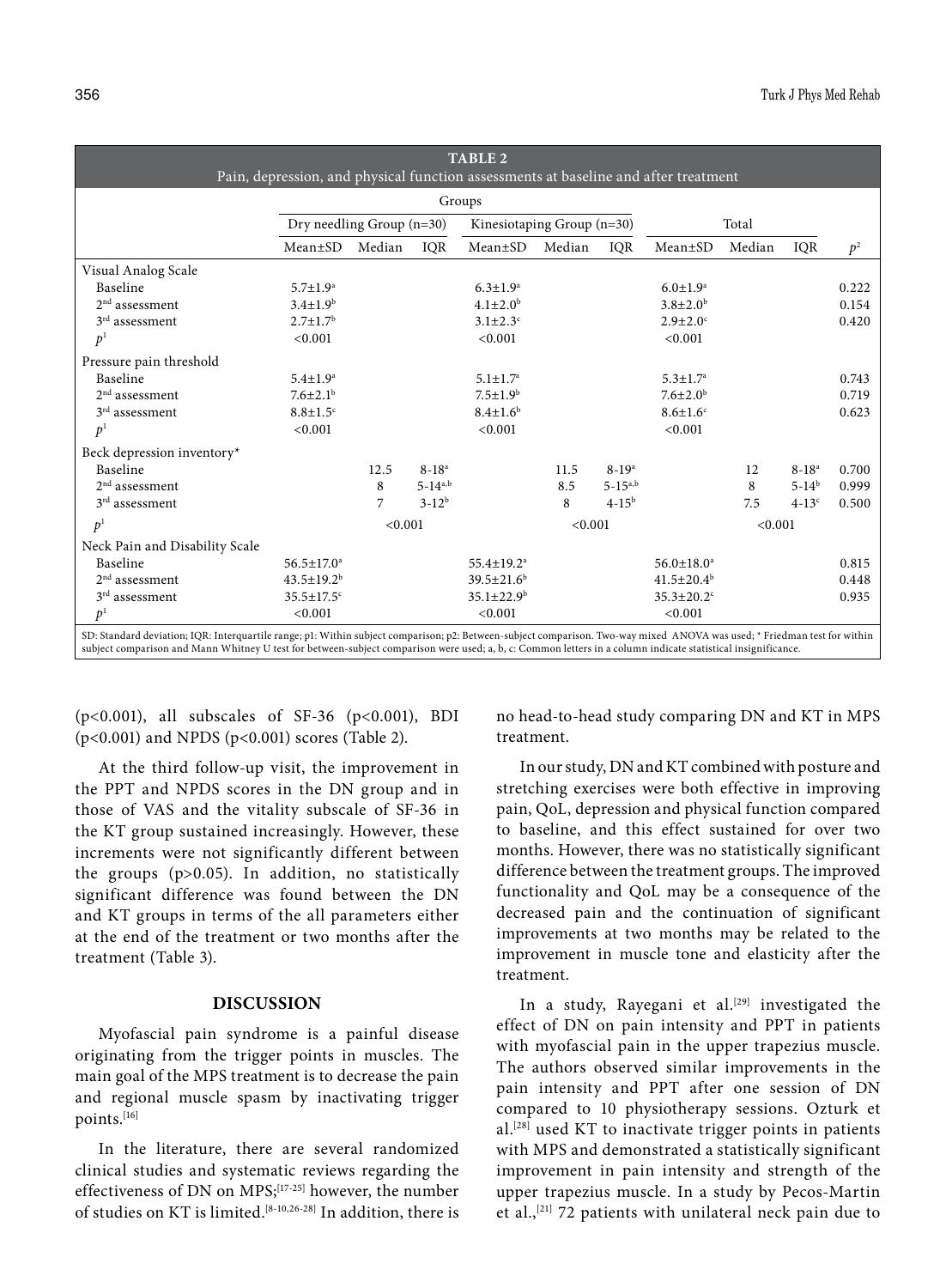|                                                                                                                                                                                                                                                                                                                                            |                                                                                        |                           |                                                                         | <b>TABLE 3</b><br>Short Form-36 subscales scores at baseline and after treatment                        |                       |                                                                          |                                                                                                  |                           |                                                                |                         |
|--------------------------------------------------------------------------------------------------------------------------------------------------------------------------------------------------------------------------------------------------------------------------------------------------------------------------------------------|----------------------------------------------------------------------------------------|---------------------------|-------------------------------------------------------------------------|---------------------------------------------------------------------------------------------------------|-----------------------|--------------------------------------------------------------------------|--------------------------------------------------------------------------------------------------|---------------------------|----------------------------------------------------------------|-------------------------|
|                                                                                                                                                                                                                                                                                                                                            |                                                                                        |                           |                                                                         | Groups                                                                                                  |                       |                                                                          |                                                                                                  |                           |                                                                |                         |
|                                                                                                                                                                                                                                                                                                                                            |                                                                                        | Dry needling Group (n=30) |                                                                         | Kinesiotaping Group (n=30)                                                                              |                       |                                                                          | Total                                                                                            |                           |                                                                |                         |
|                                                                                                                                                                                                                                                                                                                                            | Mean±SD                                                                                | Median                    | IQR                                                                     | $Mean \pm SD$                                                                                           | Median                | IQR                                                                      | Mean±SD                                                                                          | Median                    | IQR                                                            | $p^2$                   |
| Physical function<br>Baseline<br>$2nd$ assessment<br>3 <sup>rd</sup> assessment<br>p <sup>1</sup>                                                                                                                                                                                                                                          | $59.6 \pm 20.3^a$<br>$71.0 \pm 16.5^b$<br>75.9±13.1 <sup>b</sup><br>< 0.001            |                           |                                                                         | $66.2 \pm 17.2$ <sup>a</sup><br>$73.3 \pm 18.5^b$<br>$77.5 \pm 16.2^b$<br>< 0.001                       |                       |                                                                          | $62.9 \pm 19.0^a$<br>72.2±17.4 <sup>b</sup><br>76.7±14.7c<br>< 0.001                             |                           |                                                                | 0.223<br>0.462<br>0.552 |
| Role physical*<br>Baseline<br>$2nd$ assessment<br>$3rd$ assessment                                                                                                                                                                                                                                                                         |                                                                                        | $\mathbf{0}$<br>50<br>75  | $0 - 25$ <sup>a</sup><br>$0-100^{a,b}$<br>$25 - 100b$                   |                                                                                                         | 12.5<br>87.5<br>100   | $0 - 75$ <sup>a</sup><br>$0-100^{a,b}$<br>$0 - 100b$                     |                                                                                                  | $\mathbf{0}$<br>75<br>100 | $0 - 50$ <sup>a</sup><br>$0 - 100b$<br>$12.5 - 100b$           | 0.220<br>0.210<br>0.670 |
| p <sup>1</sup>                                                                                                                                                                                                                                                                                                                             |                                                                                        |                           | < 0.001                                                                 |                                                                                                         |                       | 0.001                                                                    |                                                                                                  |                           | < 0.001                                                        |                         |
| Bodily pain*<br>Baseline<br>$2^{\rm nd}$ assessment<br>$3rd$ assessment                                                                                                                                                                                                                                                                    |                                                                                        | 31.5<br>56.5<br>62        | $22 - 41$ <sup>a</sup><br>$41-62b$<br>$51-74^b$                         |                                                                                                         | 26<br>51<br>56        | $22 - 41$ <sup>a</sup><br>$41 - 72$ <sup>b</sup><br>$41 - 84^{b}$        |                                                                                                  | 31<br>51.5<br>61          | $22 - 41$ <sup>a</sup><br>$41 - 62b$<br>$42 - 74$ <sup>b</sup> | 0.385<br>0.765<br>0.566 |
| p <sup>1</sup>                                                                                                                                                                                                                                                                                                                             |                                                                                        |                           | < 0.001                                                                 |                                                                                                         |                       | < 0.001                                                                  |                                                                                                  |                           | < 0.001                                                        |                         |
| General health<br>Baseline<br>$2nd$ assessment<br>3 <sup>rd</sup> assessment<br>p <sup>1</sup>                                                                                                                                                                                                                                             | $49.9 \pm 18.7^a$<br>$60.7 \pm 22.4^b$<br>$64.1 \pm 15.5^b$<br>< 0.001                 |                           |                                                                         | $49.6 \pm 20.0^a$<br>$57.3 \pm 20.8$ <sup>b</sup><br>$62.8 \pm 22.4$ <sup>b</sup><br>< 0.001            |                       |                                                                          | $49.7 \pm 19.0^{\text{a}}$<br>$59.0 \pm 21.5^{\rm b}$<br>$63.5 \pm 19.1$ <sup>b</sup><br>< 0.001 |                           |                                                                | 0.807<br>0.491<br>0.941 |
| Vitality<br>Baseline<br>$2nd$ assessment<br>3 <sup>rd</sup> assessment<br>p <sup>1</sup>                                                                                                                                                                                                                                                   | $38.2 \pm 17.0^a$<br>$50.7 \pm 19.2$ <sup>b</sup><br>54.7±14.4 <sup>b</sup><br>< 0.001 |                           |                                                                         | 35.7±20.3 <sup>a</sup><br>$50.3 \pm 18.6$ <sup>b</sup><br>58.2±17.7c<br>< 0.001                         |                       |                                                                          | $37.0 \pm 18.6^a$<br>$50.5 \pm 18.7$ <sup>b</sup><br>$56.5 \pm 16.1$ <sup>c</sup><br>< 0.001     |                           |                                                                | 0.588<br>0.911<br>0.592 |
| Social functioning*<br>Baseline<br>$2nd$ assessment<br>$3rd$ assessment<br>p <sup>1</sup>                                                                                                                                                                                                                                                  |                                                                                        | 50<br>75<br>75            | $25 - 62.5^a$<br>$50 - 87.5^b$<br>$62.5 - 87.5$ <sup>b</sup><br>< 0.001 |                                                                                                         | 56.25<br>62.5<br>87.5 | $25 - 75^{\circ}$<br>$50 - 87.5^{a,b}$<br>$50 - 87.5^{\rm b}$<br>< 0.001 |                                                                                                  | 50<br>68.75<br>75         | $25 - 75^{\circ}$<br>$50 - 87.5^b$<br>$56 - 87.5^b$<br>< 0.001 | 0.484<br>0.759<br>0.946 |
| Role emotional*<br>Baseline<br>$2nd$ assessment<br>3 <sup>rd</sup> assessment                                                                                                                                                                                                                                                              |                                                                                        | 0<br>66.7<br>100          | $0 - 100$ <sup>a</sup><br>$0 - 100^{a,b}$<br>$66.7 - 100b$              |                                                                                                         | 33.3<br>100<br>100    | $0 - 100^a$<br>$0-100^{a,b}$<br>$66.7 - 100b$                            |                                                                                                  | 33.15<br>100<br>100       | $0 - 100^a$<br>$0-100^{a,b}$<br>66.7-100 <sup>b</sup>          | 0.688<br>0.281<br>0.985 |
| p <sup>1</sup>                                                                                                                                                                                                                                                                                                                             |                                                                                        |                           | < 0.001                                                                 |                                                                                                         |                       | 0.021                                                                    |                                                                                                  |                           | < 0.001                                                        |                         |
| Mental health<br>Baseline<br>$2nd$ assessment<br>3 <sup>rd</sup> assessment<br>p <sup>1</sup>                                                                                                                                                                                                                                              | $53.5 \pm 17.0^a$<br>$60.5 \pm 14.7^{a,b}$<br>$65.0 \pm 11.2$ <sup>b</sup><br>< 0.001  |                           |                                                                         | $50.6 \pm 17.2$ <sup>a</sup><br>$61.2 \pm 18.6$ <sup>b</sup><br>$63.3 \pm 16.6$ <sup>b</sup><br>< 0.001 |                       |                                                                          | $52.1 \pm 17.0^a$<br>$60.9 \pm 16.6$ <sup>b</sup><br>$64.1 \pm 14.0^b$<br>< 0.001                |                           |                                                                | 0.481<br>0.624<br>0.608 |
| SD: Standard deviation; IQR: Interquartile range; p1: Within subject comparison; p2: Between-subject comparison. Two-way mixed ANOVA was used; * Friedman test for within<br>subject comparison and Mann Whitney U test for between-subject comparison were used; a, b, c: Common letters in a column indicate statistical insignificance. |                                                                                        |                           |                                                                         |                                                                                                         |                       |                                                                          |                                                                                                  |                           |                                                                |                         |

trigger points in the upper trapezius were randomly divided into two groups. The first group received DN in active trigger points in the trapezius, while the second group received DN in the trapezius muscle as well, but not at a trigger point. In both groups, pain, PPT, and disability scores were improved in

one week and one month after the intervention controls (p<0.001). However, the DN to the trigger point showed more significant therapeutic effects (p<0.001). In a systematic review of randomizedcontrolled trials, Espejo-Antúnez et al.<sup>[22]</sup> examined the efficacy of DN in MPS treatment. Fifteen studies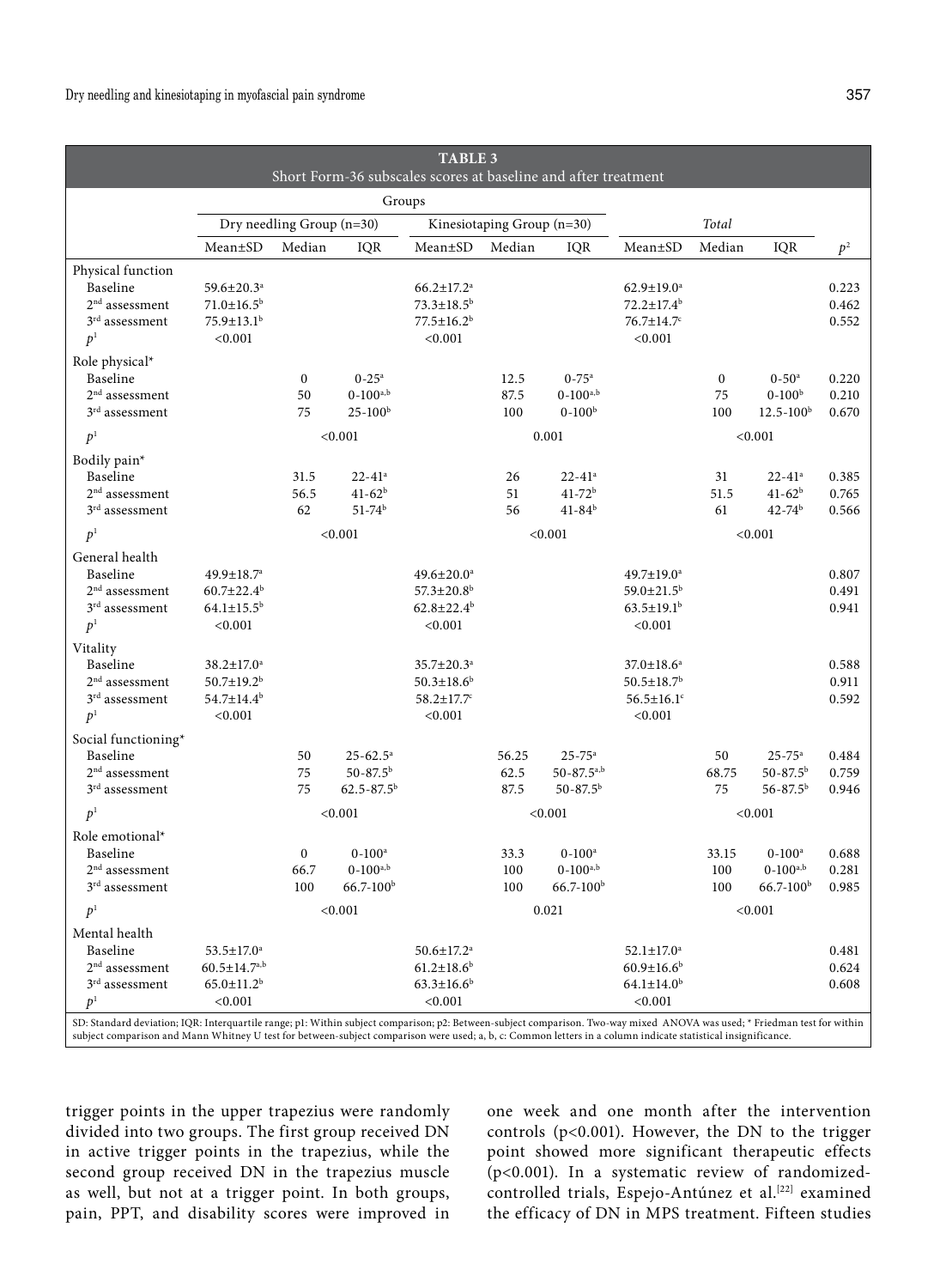were evaluated, and the main outcome measures were the range of motion (ROM), pain, depression, QoL and disability. It was shown that DN provided pain relief, increased ROM, and improves the QoL, compared to no intervention/sham/placebo.[22]

Several KT banding techniques can be used in the correction of muscle tone disorders in MPS. In muscle problems due to overuse or tension, the inhibition technique can be preferred to inhibit the muscle function.[6] In the present study, DN was applied to the active trigger points in the trapezius muscle. In the KT group, the muscle inhibition technique was used to inhibit the trapezius and levator scapula muscles contraction.<sup>[6,21,26,30]</sup> The success of the present study is considered to be related to our application methods. Ay et al.<sup>[30]</sup> designed a double-blind, randomized, placebo-controlled study including 61 patients to investigate the effectiveness of KT in MPS treatment. The efficiency of KT was compared with sham taping. In both groups, there were statistically significant improvements on cervical ROM (except for rotation and lateral flexion) and disability (p<0.05). The KT showed more significant therapeutic effects on pain, PPT, and cervical flexion and extension ( $p$ <0.05). These results showed that KT had statistically significant effects on pain, PPT, and cervical ROM. However, in contrast to our study, disability was not affected by KT.<sup>[30]</sup> Saavedra-Hernández et al.<sup>[31]</sup> conducted a study in 36 patients and showed that both KT and cervical trust manipulation increased the ROM and provided a similar reduction in disability and pain severity.

Another study on different conventional modalities such as patient education, KT, spraystretching, DN, eccentric exercise involved 156 patients with MPS in different body parts (cervicobrachial, n=102, lumbosacral, n=30, elbow, n=14, ankle and foot, n=10 and temporomandibular jaw, n=1). Statistically significant improvements (VAS  $\geq$ 30 mm; p<0.001) were provided in 78.7% of the interventions. There was no statistically significant difference between the different body regions and different treatment modalities in the reduction of pain intensity.[32]

The main strength of the present study is the fact that it is the first study to compare the effectiveness of DN and KT in the treatment of MPS. Although both treatment modalities decreased pain, improved the QoL, and physical function, KT is a non-invasive and painless method for patients with needle phobia and DN itself may cause pain during the application. Additionally, depending on the muscle inhibition technique, KT may have anti-inflammatory and antiedema effects, as well. Therefore, KT can be beneficial in acute painful periods in MPS.

The main limitations of this study include the lack of a third group which received exercises only. Besides, we followed our patients only for two months after the treatment. Longer follow-up period is needed to confirm these findings.

In conclusion, our study results show that KT is an effective alternative to DN in the treatment of MPS. Both treatments can reduce disability and pain and improve QoL in the short and long-term. Based on these results, we suggest that KT is a non-invasive and a painless alternative for patients, particularly those with a fear of needles. However, further large-scale, long-term, prospective studies are required to evaluate the long-term effects of these therapies.

### **Declaration of conflicting interests**

The authors declared no conflicts of interest with respect to the authorship and/or publication of this article.

## **Funding**

The authors received no financial support for the research and/or authorship of this article.

## **REFERENCES**

- 1. De Meulemeester KE, Castelein B, Coppieters I, Barbe T, Cools A, Cagnie B. Comparing Trigger Point Dry Needling and Manual Pressure Technique for the Management of Myofascial Neck/Shoulder Pain: A Randomized Clinical Trial. J Manipulative Physiol Ther 2017;40:11-20.
- 2. Cheng KJ. Neuroanatomical basis of acupuncture treatment for some common illnesses. Acupunct Med 2009;27:61-4.
- 3. Dunning J, Butts R, Mourad F, Young I, Flannagan S, Perreault T. Dry needling: a literature review with implications for clinical practice guidelines. Phys Ther Rev 2014;19:252-65.
- 4. Dommerholt J, Fernandez-de-las-Penas C. Trigger point dry needling: An evidence and clinical-based approach. Edinburgh: Churchill Livingstone (Elsevier); 2013.
- 5. Fu TC, Wong AM, Pei YC, Wu KP, Chou SW, Lin YC. Effect of Kinesio taping on muscle strength in athletes-a pilot study. J Sci Med Sport 2008;11:198-201.
- 6. Kase K, Wallis J, Kase T, editors. Clinical therapeutic applications of the kinesio taping method. 2nd ed. Tokyo: Ken Ikai Co. Ltd.; 2003.
- 7. Oliveira AK, Borges DT, Lins CA, Cavalcanti RL, Macedo LB, Brasileiro JS. Immediate effects of Kinesio Taping(®) on neuromuscular performance of quadriceps and balance in individuals submitted to anterior cruciate ligament reconstruction: A randomized clinical trial. J Sci Med Sport 2016;19:2-6.